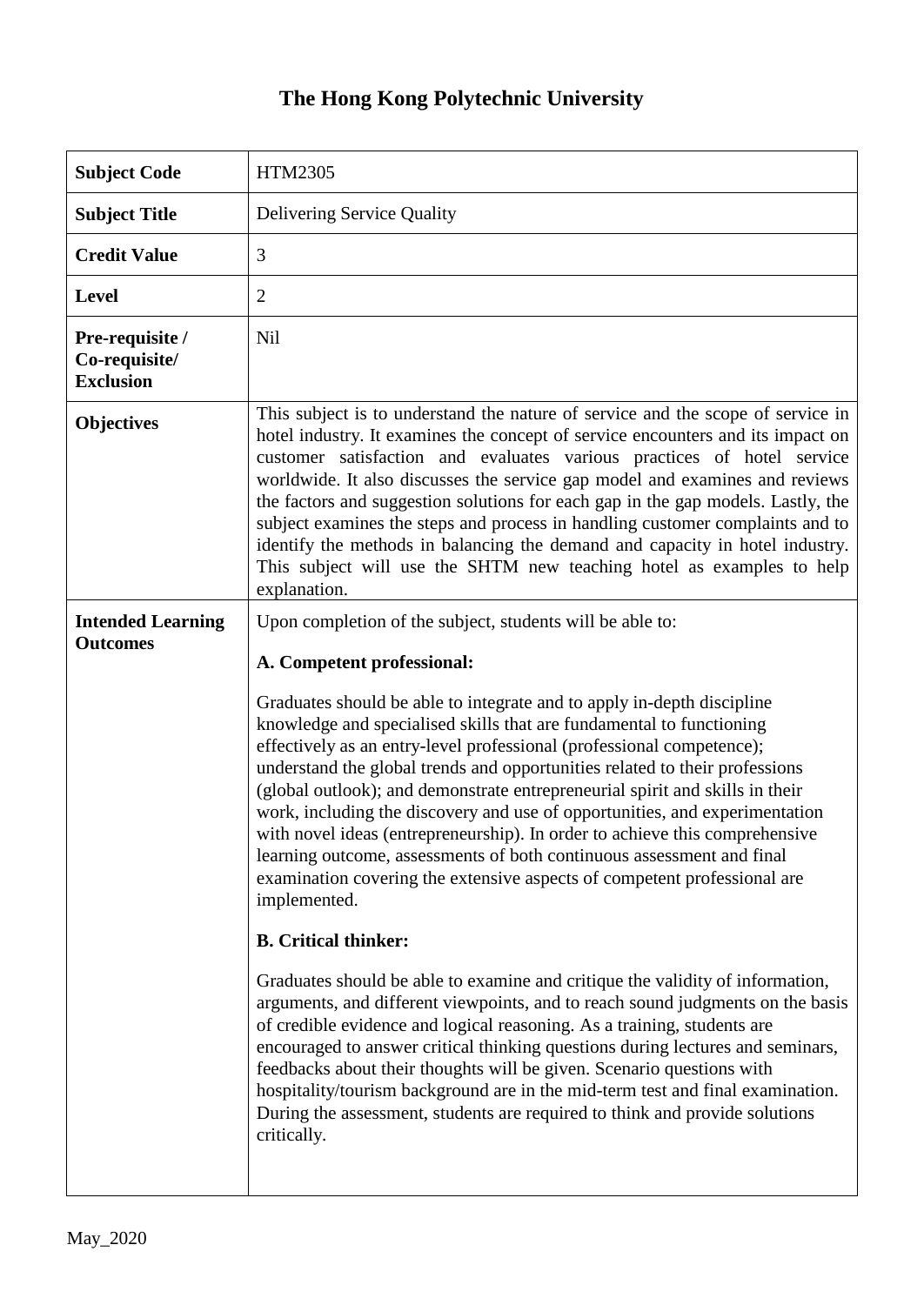### **C. Innovative problem solver:**

Graduates should be able to identify and define problems in both professional and day-to-day contexts, and produce innovative solutions to solve problems. The group project which requires students to examine current hospitality/tourism organization service qualities is the task training students' innovative problem solving ability. In the project, students are asked to provide possible solutions to improve organization's service quality, two assessments of innovativeness and feasibility are in the considerations of the group project grade. After the group project submission, students will see also the comments about their performance.

## **D. Effective communicator:**

Graduates should be able to comprehend and communicate effectively in English, and Chinese where appropriate, orally and in writing, in professional and day-to-day contexts.

#### **E. Lifelong learner:**

Graduates should be able to recognise the need for continual learning and selfimprovement, and be able to plan, manage and evaluate their own learning in pursuit of self-determined goals.

#### **F. Ethical leader:**

|                                                        | Graduates should have an understanding of leadership and be prepared to serve<br>as a leader and a team player (leadership and teamwork); demonstrate self-<br>leadership and psychosocial competence in pursuing personal and professional<br>development (intrapersonal competence); be capable of building and<br>maintaining relationship and resolving conflicts in group work situations<br>(interpersonal competence); and demonstrate ethical reasoning in professional<br>and day-to-day contexts (ethical reasoning). |                                                                                                                                                                                                                                                                                                                                                                     |  |  |
|--------------------------------------------------------|---------------------------------------------------------------------------------------------------------------------------------------------------------------------------------------------------------------------------------------------------------------------------------------------------------------------------------------------------------------------------------------------------------------------------------------------------------------------------------------------------------------------------------|---------------------------------------------------------------------------------------------------------------------------------------------------------------------------------------------------------------------------------------------------------------------------------------------------------------------------------------------------------------------|--|--|
|                                                        |                                                                                                                                                                                                                                                                                                                                                                                                                                                                                                                                 | G. Socially responsible global citizen:                                                                                                                                                                                                                                                                                                                             |  |  |
|                                                        |                                                                                                                                                                                                                                                                                                                                                                                                                                                                                                                                 | Graduates should have the capacity for understanding different cultures and<br>social development needs in the local, national and global contexts (interest in<br>culture and social development); and accept their responsibilities as<br>professionals and citizens to society, their own nation and the world (social,<br>national, and global responsibility). |  |  |
| <b>Subject Synopsis/</b><br><b>Indicative Syllabus</b> | a.                                                                                                                                                                                                                                                                                                                                                                                                                                                                                                                              | Introduction to quality service management in hotel industry                                                                                                                                                                                                                                                                                                        |  |  |
|                                                        | b.                                                                                                                                                                                                                                                                                                                                                                                                                                                                                                                              | <b>Managing Service Encounters</b>                                                                                                                                                                                                                                                                                                                                  |  |  |
|                                                        | c.                                                                                                                                                                                                                                                                                                                                                                                                                                                                                                                              | Gap Model of Service Quality & Customer Expectations                                                                                                                                                                                                                                                                                                                |  |  |
|                                                        | d.                                                                                                                                                                                                                                                                                                                                                                                                                                                                                                                              | Gap 1: Listening to Customer Requirement                                                                                                                                                                                                                                                                                                                            |  |  |
|                                                        | e.                                                                                                                                                                                                                                                                                                                                                                                                                                                                                                                              | Gap 2: Challenges of Service Design & Standards and Service<br>Blueprint                                                                                                                                                                                                                                                                                            |  |  |
|                                                        | f.                                                                                                                                                                                                                                                                                                                                                                                                                                                                                                                              | Gap 3: Service Delivery and Performance                                                                                                                                                                                                                                                                                                                             |  |  |